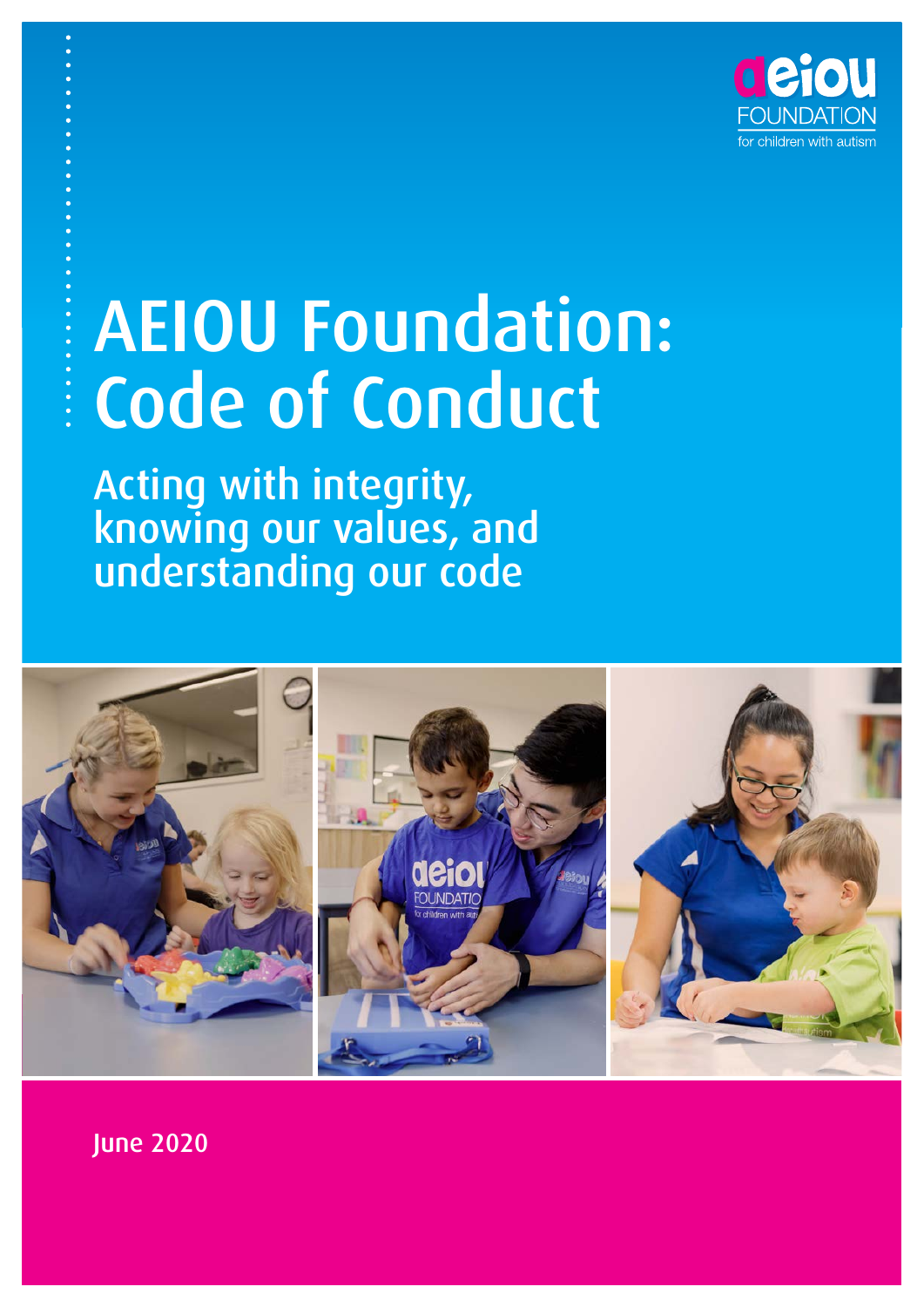

## **Contents**

| Know your responsibilities  4   |  |
|---------------------------------|--|
| Where to go for guidance and to |  |
|                                 |  |

| How to live by our values and conduct          |  |
|------------------------------------------------|--|
|                                                |  |
|                                                |  |
|                                                |  |
|                                                |  |
|                                                |  |
|                                                |  |
| Quality standards and continuous improvement 8 |  |
| Quality, risk and compliance                   |  |
|                                                |  |
|                                                |  |

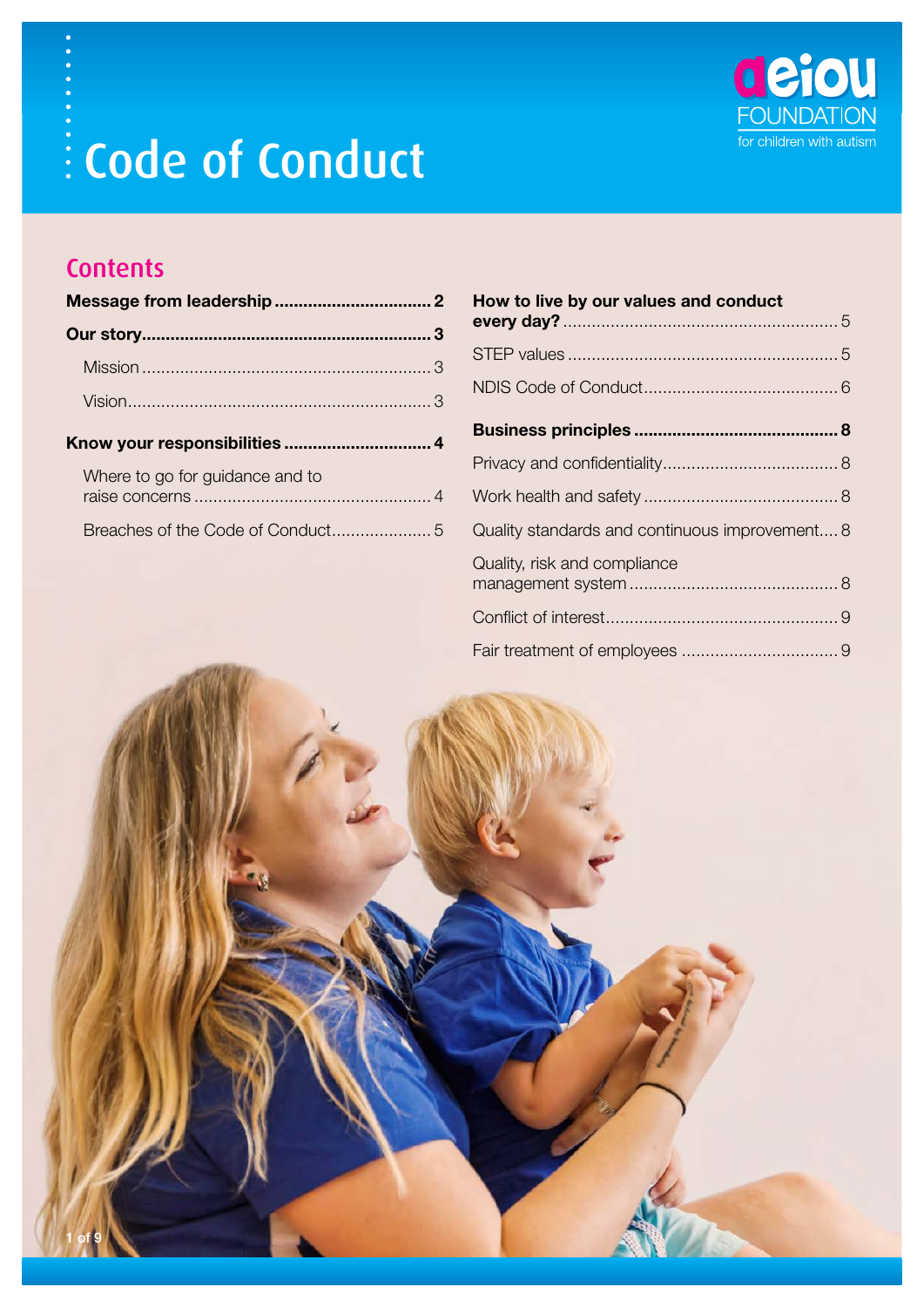



## Message from leadership

AEIOU's objective is to work as one team and partner with our families to provide excellence in early intervention therapy and education for the vulnerable children in our care.

Our Code of Conduct provides us with the resources and the information we need to operate our service responsibly, make ethical decisions and hold ourselves and how AEIOU conducts itself to high standards.

Our Code of Conduct applies to the AEIOU Foundation (AEIOU) Board of Directors and sub committees, workers, students and volunteers, contractors, consultants and all AEIOU clients, all operations of AEIOU and those who interact with AEIOU. This policy applies to all locations from which AEIOU operates.

We encourage you to use our Code as the compass to guide your actions.

Whilst the Code is an effective resource, it does not cover every circumstance you may face on the job, so it is important to utilise your good judgment in everything you do and ask for guidance if you are unsure on the right course of action.

Thank you for doing your part to uphold our values and fulfill the obligations of our Code of Conduct. We are proud to lead an organisation that has an amazing team which truly cares for the children we enrol and shows support and respect for each other.



**Shane Klintworth General Manager**



**Alan Smith Chief Executive Officer**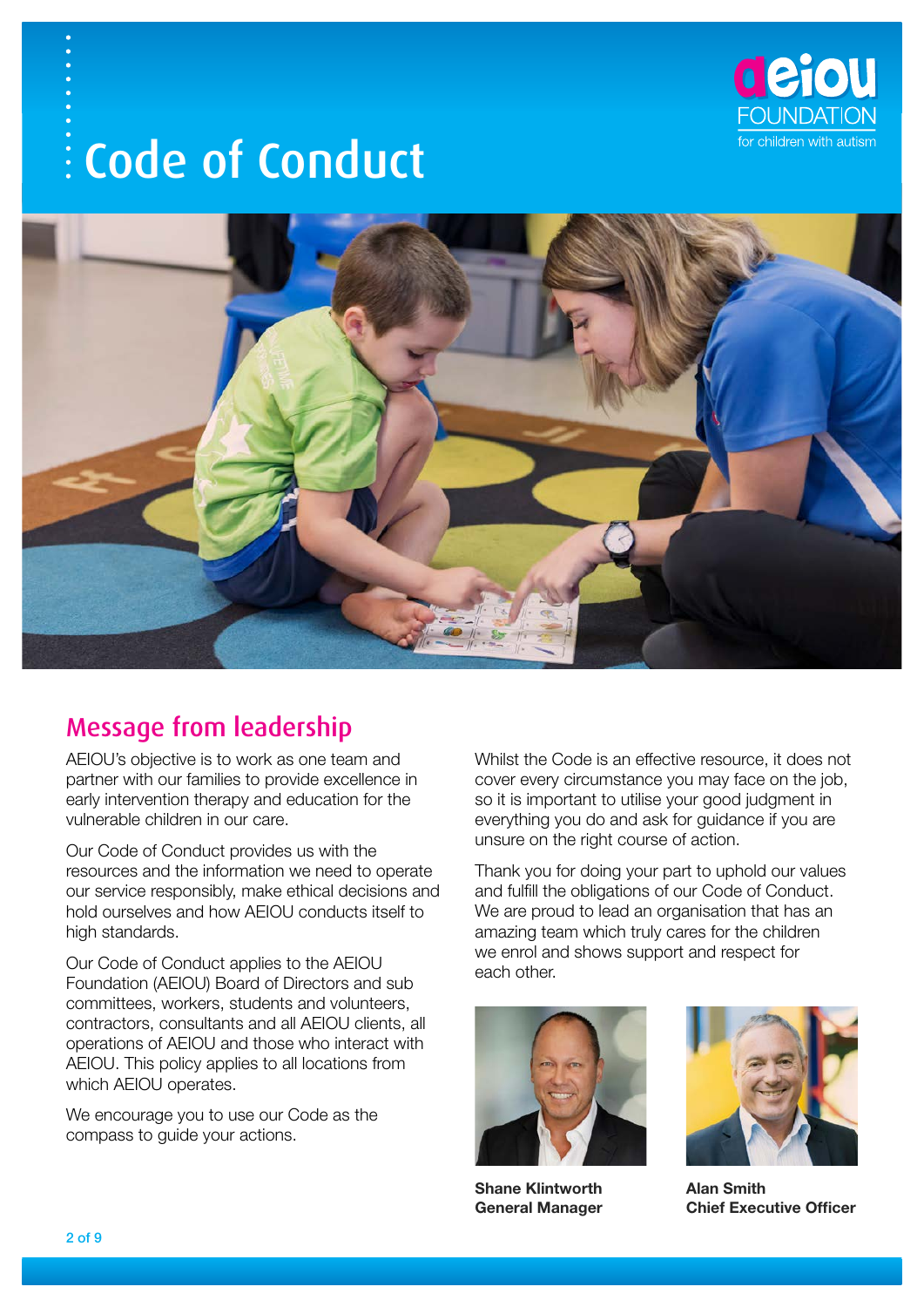

## Our story

The establishment of AEIOU Foundation was inspired by the experiences of James and Louise Morton, after their son was diagnosed with autism. Their experience with autism began shortly after Andrew's first birthday. It was at this time his behaviour changed; he would cry continuously and at times, his behaviour escalated to severe head banging. He did not try to attempt baby talk and was silent except for the word 'mum'.

Andrew was diagnosed with autistic disorder at the age of two, and Louise and James sought the best possible educational program to support his needs. They discovered an early intervention pilot program run by Education Queensland. After securing a placement, within a short period of time, Andrew's behaviour improved, and by learning to communicate with pictures, he became less frustrated. Within 18 months in the program, Andrew began to put sentences together, he learned the alphabet and could count to 20. He played with his siblings and loved parks, McDonalds and indoor playgrounds just like other children. Andrew started at a regular kindergarten and enjoyed the experience. To further his educational development, Andrew still engaged in ongoing therapy with his early intervention team.

However, in 2003, the early intervention centre was closed. There was no other service of its kind offered anywhere in Queensland and as a result the Mortons were forced to continue Andrew's therapy in their own home. Dissatisfied with the fact that Andrew, and thousands of children like

him, had no opportunity to attend an early intervention facility that was dedicated solely to children with autism, they decided to develop a service that would provide the same level of care to children like Andrew.

In November 2003, James and Louise, together with Andrew's therapist Rebecca Allen, developed the concept for AEIOU.

In February 2005, the first AEIOU centre was opened in Moorooka, Queensland. The centre was dedicated solely to an intensive early intervention learning program for children with an autism diagnosis.

Today, AEIOU operates from nine locations across Queensland and one in South Australia. It is managed by a Board of Directors and the service is delivered by a transdisciplinary team.

### Mission

To enhance the lives of children with autism and their families and benefit the community through early intervention learning, along with practical and caring support.

### Vision

To be recognised as the leading provider of quality early intervention for children with autism and to ensure every child is given the best opportunity to reach their full potential in life.

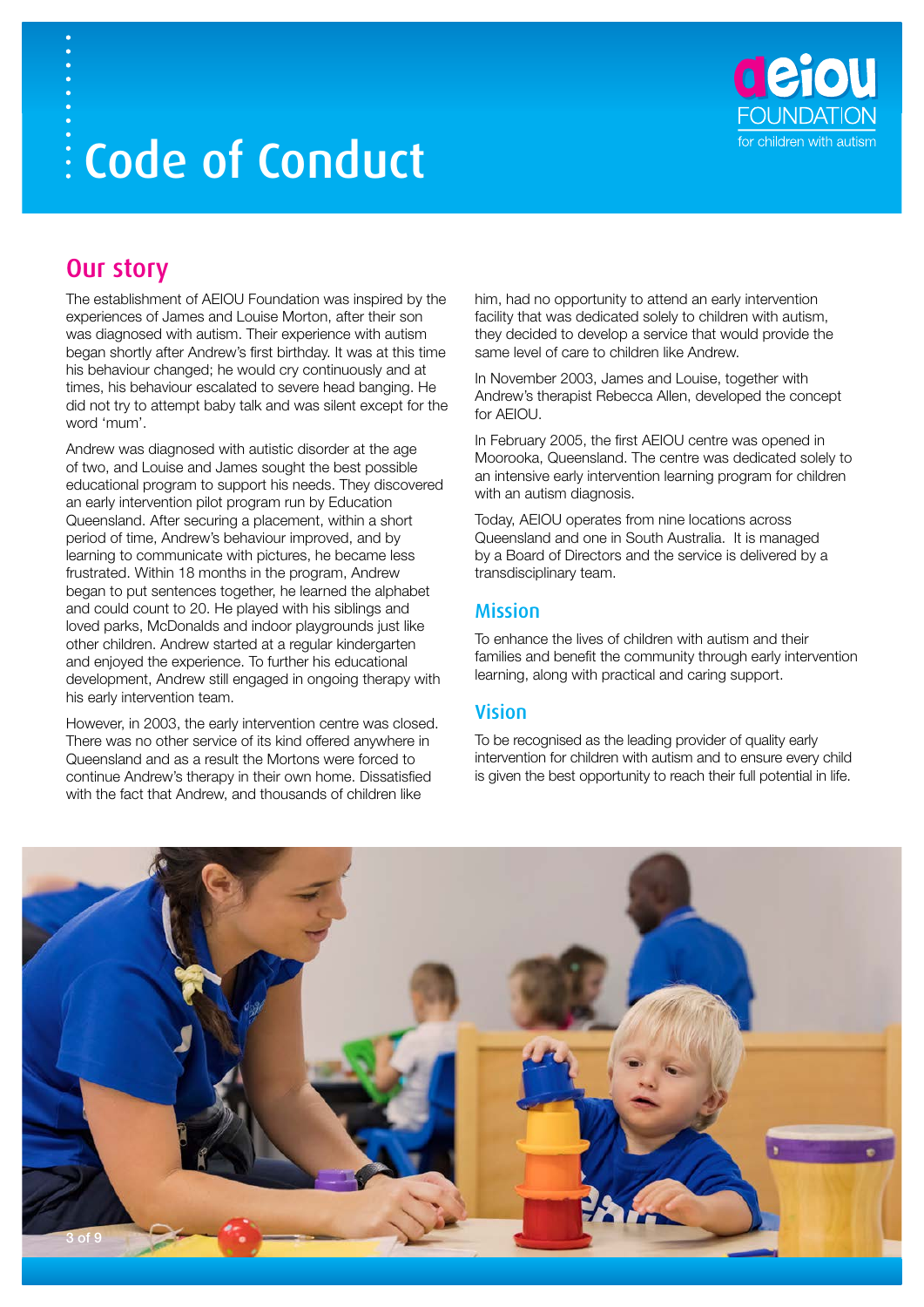

## Know your responsibilities

To be successful at AEIOU, and to operate and maintain our reputation as a profit-for-purpose organisation that puts first the needs of the vulnerable children in our care, we must each learn, abide and comply with:

- > Organisational policies and procedures
- > NDIS Code of Conduct
- > Early Childhood Australia (ECA) Code of Ethics
- > National Principles for Child Safe Organisations
- > AEIOU Behaviour Framework
- > United Nations (UN) Convention on the Rights of Persons with Disabilities
- > United Nations (UN) Convention on the Rights of Young Children

Living and complying with the Code of Conduct creates a safe environment where we can be proud of our best efforts, work together to overcome the challenges and celebrate the achievements of ourselves and the children. This is because we commit to operate with integrity within frameworks that are fair, equitable and legal.

You have a responsibility to lead by example and reinforce the principles of our Code of Conduct and Values throughout the organisation and all levels of our workforce. Speaking up when something does not seem right shows the courage and integrity to do the right thing by the vulnerable children in our care.

#### *Integrity tip: Ask yourself these questions*

- 1. Does it reflect the AEIOU values Support, Teamwork, Excellence, Passion (STEP)?
- 2. Does it conform to the NDIS Code of Conduct?
- 3. Is it good for AEIOU, my co-workers and the children?
- 4. Would I be okay if everyone knew about it?
- 5. What would happen if it appears in the news?
- 6. What would happen if everyone were to behave like this?

If you can answer 'yes' to all of these questions, it is most likely safe to move forward, but a 'no' or 'not sure' to any of them would beg you to stop and reconsider. It is always appropriate in any situation for you to stop and ask for help.

#### Where to go for guidance and to raise concerns

For further information on organisational policies and procedures, you can find these on G-Drive in Common > QA > Policies Procedures Forms. Alternatively, you can ask your manager or contact Rosemarie MacInnes – Risk and Compliance Officer on [rosemarie.macinnes@aeiou.org.au](mailto:rosemarie.macinnes@aeiou.org.au).

Do you have a question, problem or concern? In most cases, your manager should be your first point of contact. He or she is likely in the best position to understand your concern and take the appropriate action.

If you feel uncomfortable speaking with your manager, or if you have already shared a concern and feel it's not being addressed appropriately, AEIOU supports the disclosure by individuals of concerns or misconduct within AEIOU so that appropriate action can be undertaken. AEIOU will treat all information disclosed in a confidential manner (as far as circumstances may permit), conduct a fair and objective investigation and take appropriate steps or notify relevant authorities.

AEIOU is committed to ensuring that all disclosures are managed properly and those who report concerns or misconduct in our workplace are protected from reprisals.

An employee who makes a disclosure is not subject to any civil or criminal liability or any liability arising by way of administrative process, including disciplinary action for speaking up. However, it is an offence to intentionally give false or misleading information. Employees may be subject to disciplinary action for intentionally giving false or misleading information.

#### You can **speak up**:

- $\triangleright$  verbally or in writing
- > on a confidential or non-confidential basis
- > to an Authorised Disclosure Officer (below)
- $\triangleright$  to AEIOU's external reporting authority Stopline

#### *Authorised disclosure officers:*

Laura Dodd – Director, People and Performance

- e laura.dodd@aeiou.org.au
- t 07 3320 7515

Shane Klintworth – General Manager, Corporate Services and Operations

- e shane.klintworth@aeiou.org.au
- t 07 3320 7599

Alan Smith – Chief Executive Officer

- e [alan.smith@aeiou.org.au](mailto:alan.smith@aeiou.org.au)
- t 07 3320 7525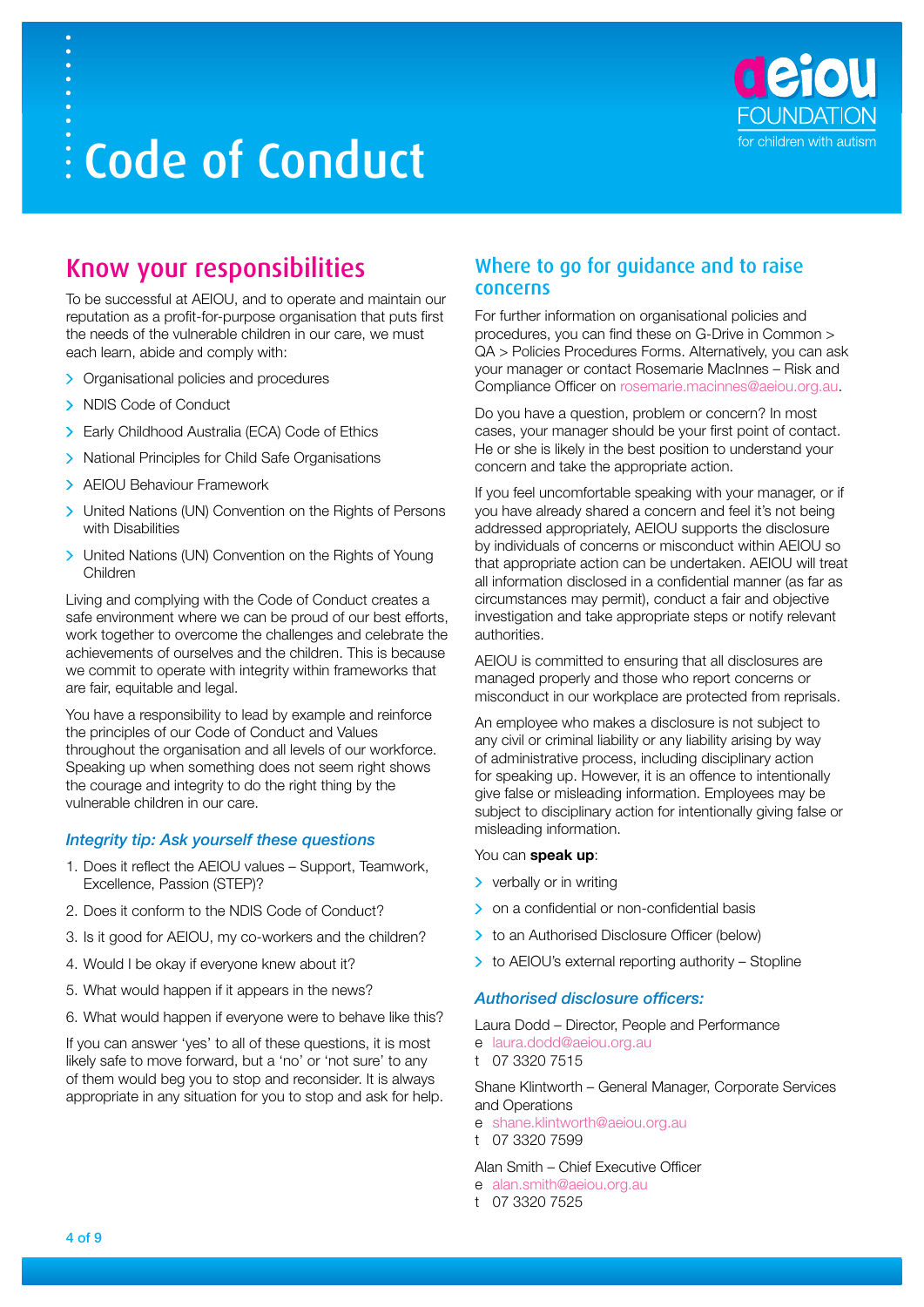

## Breaches of the Code of Conduct

If any employee directs or approves breaches of the Code, or has knowledge of such breaches and does not act to correct them, they will be held accountable through disciplinary action which may include termination of employment.

## How to live by our values and conduct every day?

### STEP values

One of our guiding principles of AEIOU's Code of Conduct is by upholding our commitment to our values.

**Support** - through expert guidance, we show commitment to each member of the Foundation's family. Support is:

- demonstrating a positive professional attitude in all things  $\rightarrow$ we do
- being compassionate, supportive and empathetic to colleagues, families and children
- communicating openly with honesty and respect and within a timely manner
- being sensitive to the needs of those around us
- > demonstrating our decisions and thought processes are always client focused.

**Teamwork** - through a collaborative and inclusive team, we work together to create brighter futures. Teamwork is:

- being respectful and considerate of others and cultures at all times
- > communicating clearly and acting decisively
- > acting and working positively together
- > being self-aware in how our behaviour impacts those around us
- $\geq$  listening carefully to others showing that we respect and value their input
- > showing commitment and belief in a 'one team' culture.

**Excellence** - driven to be the best, we are leaders in the delivery of quality, evidence-based early intervention. Excellence is:

- > learning from our mistakes
- > participating in continuous improvement
- > taking responsibility for our personal development and learning



- > communicating ideas in a positive way
- taking pride in our work and focusing on delivering the right outcomes
- $\geq$  having the courage to welcome change
- always implementing the early intervention program to the best of our abilities
- **>** considering a variety of perspectives
- > taking accountability for our decisions and actions.

**Passion** - inspired by the difference we make in young lives, we love what we do. Passion is:

- > bringing our best self to work every day
- being willing to go the extra mile for our children and families
- $\geq$  listening carefully and working as partners
- > keeping our promises
- being committed to our children's success
- being open to new ideas and challenges
- ensuring a safe and healthy working environment for all
- > working with our families in tailoring services to meet their needs
- > following through on all commitments.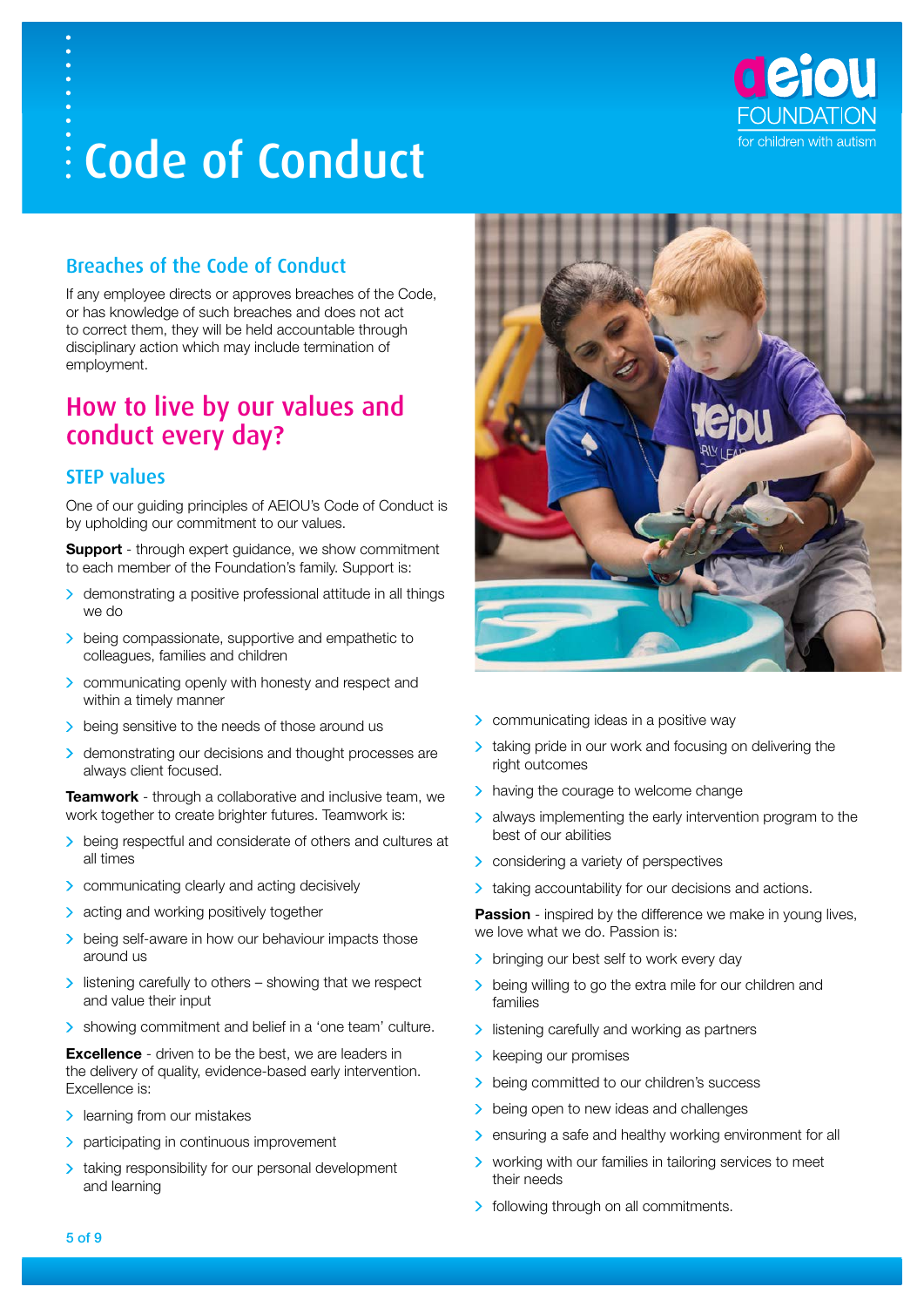



## NDIS Code of Conduct

Our second guiding principle on how AEIOU conducts its service is through the NDIS Code of Conduct. The code has been derived from the UN convention on the rights of persons with disability to promote health, safety, well-being and rights of people with disabilities.

**Act with respect for individual rights to freedom of expression, self-determination and decision-making in accordance with applicable laws and conventions.** This includes:

- working closely with families to understand their child's strengths, interests and needs, and support them in their caring role
- $\triangleright$  involving children in decisions that affect them in ways appropriate to their age and stage of development
- $\geq$  paying attention to the signs children give that communicate their feelings, ideas and wishes including non-verbal indications
- **Communicating in a form, language and manner that** enables children to understand the information and make known their will and preferences
- > having an inclusive attitude and take into account the expressed values and beliefs of children (including children with a disability) such as those relating to culture, faith, ethnicity, gender, gender identity, sexuality and age, as well as disability
- offering culturally sensitive activities and responding to needs related to gender.

#### **Respect the privacy of people with disability.** This includes:

> delivering services in a dignified way that maintains the confidentiality of personal information.

#### **Provide supports and services in a safe and competent manner, with care and skill.** This includes:

- > having the qualifications where required for the role and maintain the expertise and competence necessary for supports and services delivered
- > being honest about qualifications, ability and limitations to provide particular supports and services
- > providing services consistent with relevant professional codes
- > commitment to providing training and professional development so that staff are able to deliver supports and services for which they do not have the necessary training, competence and qualifications
- > not threatening or taking adverse action against any worker who makes a complaint
- > complying with work, health and safety requirements
- > not providing services or supports while under the influence of drugs or alcohol or are taking prescription or over-the-counter drugs that may affect their ability to support children in their care
- > ensuring appropriate, respectful, legible and accurate records are kept.

#### **Act with integrity, honesty and transparency.** This includes:

- immediately disclosing if you have not obtained the required worker screening check, failed a worker screening clearance, been subject to an employment proceeding related to work with a child or person with disability in which the findings were substantiated; and/or been subject to a finding of professional misconduct and disclosure if any legal action has been taken against you.
- **>** providing accurate information relating to service provision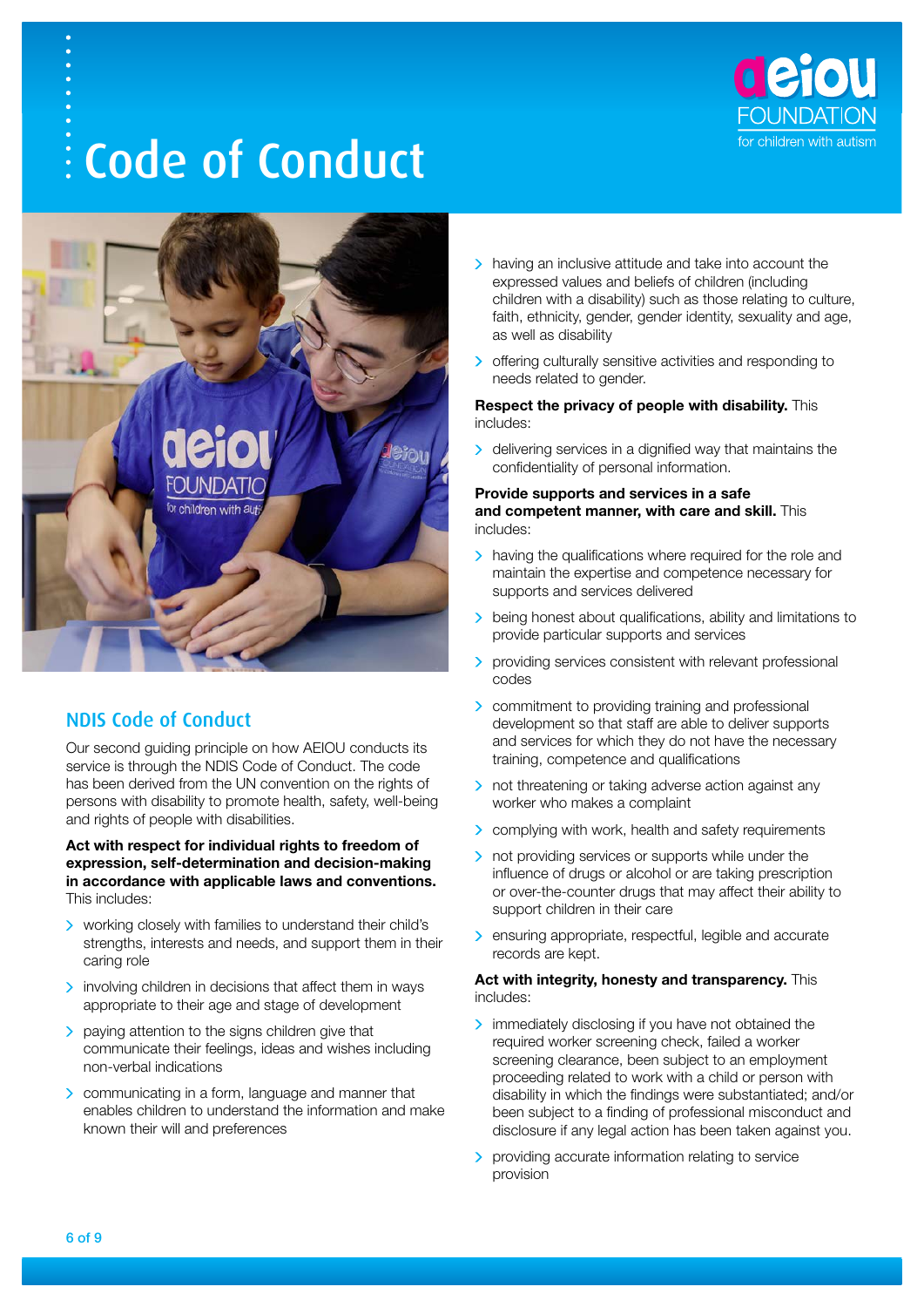

- > not making claims about the efficacy of treatments or supports that cannot be substantiated independently
- > declaring and avoiding any real or perceived conflicts of interest that may impact on their delivery of supports and services such as personal relationships with a child in AEIOU, their family, friends or carers
- b declaring and avoiding any real or perceived conflicts of interest where financial or commercial interest in an organisation or company providing (or seeking to provide) products, services or supports to AEIOU, or where the worker's beliefs and values may impact on the delivery of supports or services
- avoid giving, asking for or accepting inducements or gifts (this includes, but is not limited to: additional fees, money, goods, food, favours or services of any kind) that may influence decision-making and service provision
- > avoid giving, asking for, or accepting any inducements or gifts from other service providers or organisations in exchange for referrals, favourable decisions or any other market benefits, particularly where it might impact on the integrity of the information provided to support participant choice
- > not participating in or promoting sharp practices (unfair treatment or taking advantage of people) including providing services or expending funds contrary to a person with disability's approved plan
- > not engaging in high-pressure sales.

#### **Promptly take steps to raise and act on concerns about matters that may impact the quality and safety of supports and services provided to people with disability.** This includes:

- > demonstrating a positive commitment and attitude towards a culture where feedback, compliments and complaints are valued
- > supporting and assisting people to access our Feedback, Complaints and Resolution processes
- > providing a safe and respectful environment without fear of negative consequence for people to make a complaint
- $\triangleright$  being alert to complaints and assisting staff handling complaints to resolve matters promptly
- > contributing to improvement suggestions to management where appropriate
- > implementing changes and continuous improvements as directed by management.

#### **Take all reasonable steps to prevent and respond to all forms of violence against, and exploitation, neglect and abuse of the child including sexual misconduct.** This includes:

- > not committing or participating in any form of violence, abuse, neglect, sexual misconduct and exploitation of children or people with disability
- maintaining professional boundaries for relationships with the families of children who are AEIOU clients
- > taking appropriate steps within their sphere of control to avert such situations, and taking prompt action when a worker is suspected of engaging in these practices, including reporting to the NDIS Commission, the police, child protection health and safety authorities, or education standards boards of the relevant state.
- > be aware of, and abide by AEIOU complaint procedures, any State or Territory mandatory reporting requirements and fully cooperate with AEIOU and external body investigations of alleged incidents of violence, abuse, neglect, sexual misconduct and exploitation
- contribute to the reduction and elimination of unreasonable restrictive practices
- **D** promptly taking steps to raise and act on concerns about matters that may impact the quality and safety of supports and services provided to children in AFIOU's care
- > never threatening or taking adverse action against someone who proposes to make a complaint, has made a complaint or is involved in a reportable incident
- **>** complying with reasonable directions on the implementation of any changes to the way services are delivered to improve supports and services as a result of a complaint or incident
- Supporting family members so they feel safe to make a complaint without fear of retribution or loss of services (including facilitating access to independent advocacy support, or trauma support, if desired).

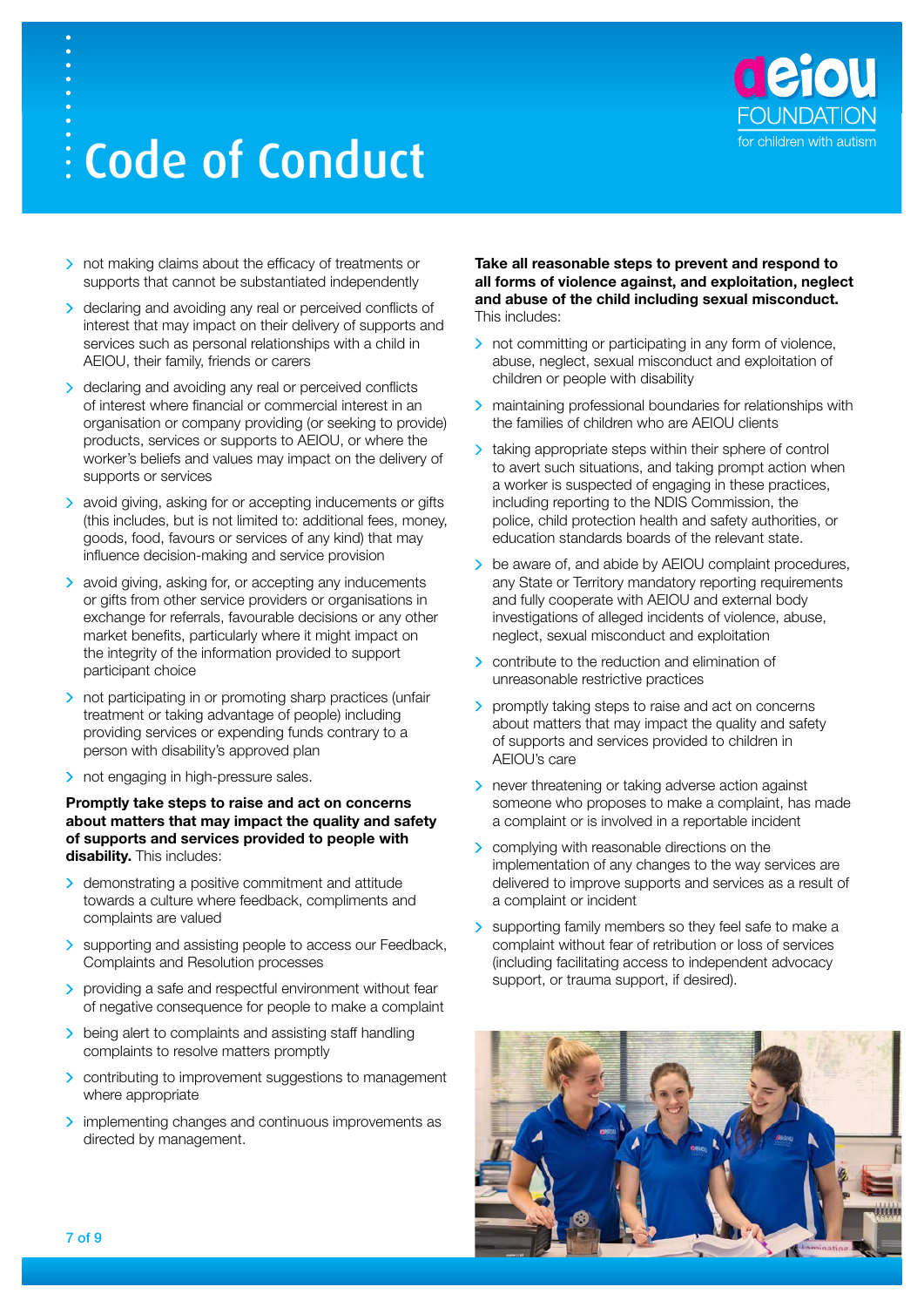

## Business principles

Our third guiding principles are following all organisational policies and procedures, with specific attention to:

## Privacy and confidentiality

We respect the privacy of our colleagues, children, families and others with whom we provide service or conduct business and we handle their personal information with utmost care.

Personal information is any type of information that could potentially be used to identify someone, either directly or indirectly, such as name, employee identification number, children's progress notes, mobile number or email address.

The Privacy Act Australian Privacy Principles (APPs) in the Privacy Act 1988 (Cth) (Privacy Act) explains the type of information AEIOU may collect, why this information is needed, how it used, and how it is safeguarded. Our Privacy Notice Policy also describes AEIOU's processes, and explains how to make a complaint or provide feedback in regard to the management of private or personal information. For further information about privacy and confidentiality, please speak to your manager or AEIOU's Privacy Officer via [info@aeiou.org.au.](mailto:info@aeiou.org.au)

## Work health and safety

At AEIOU, we look out for each other and follow safe work procedures in promoting a culture of wellbeing and safety. Every one of us are important, and together we have a responsibility to:

- > adhere to safety instructions
- > report all incidents and injuries immediately
- > meaningfully connect with your work colleagues and encourage those who may be struggling, to seek support through AEIOU's Employee Assistance Program (EAP)
- > assist those you work with to follow health and safety procedures and instructions
- > ensure you are aware of the emergency evacuation procedures
- > complete all WHS training requirements
- > meet obligations to children's health and wellbeing.

AEIOU empowers every employee to take immediate action for safety regardless of role title or responsibility. If you see a situation that puts others and our children at risk, take action and report it immediately.



### Quality standards and continuous improvement

We demonstrate continuous improvement through our company value – Excellence. At AEIOU, we collaborate, respectfully challenge, explore and learn how we can improve on what we already do, every day.

AEIOU encourages all employees to meet or exceed our internal standards, in addition to the standards set by legislation, regulations and our industry.

#### Quality, risk and compliance management system

AEIOU defines quality, risk and compliance as behaviours, actions or events that have the potential to impact our ability to provide service, deliver on our promise and achieve our vision and objectives. Our approach is embedded in our Quality Management Policy, and quality objectives, which include:

- customer focus to meet our customer requirements and strive to exceed their expectations
- **If** leadership at all levels that establish unity of purpose and direction and create conditions in which people are engaged in achieving our objectives
- > engagement of our people so they are empowered and engaged at all levels throughout the organisation, which enhances our capability to create and deliver value